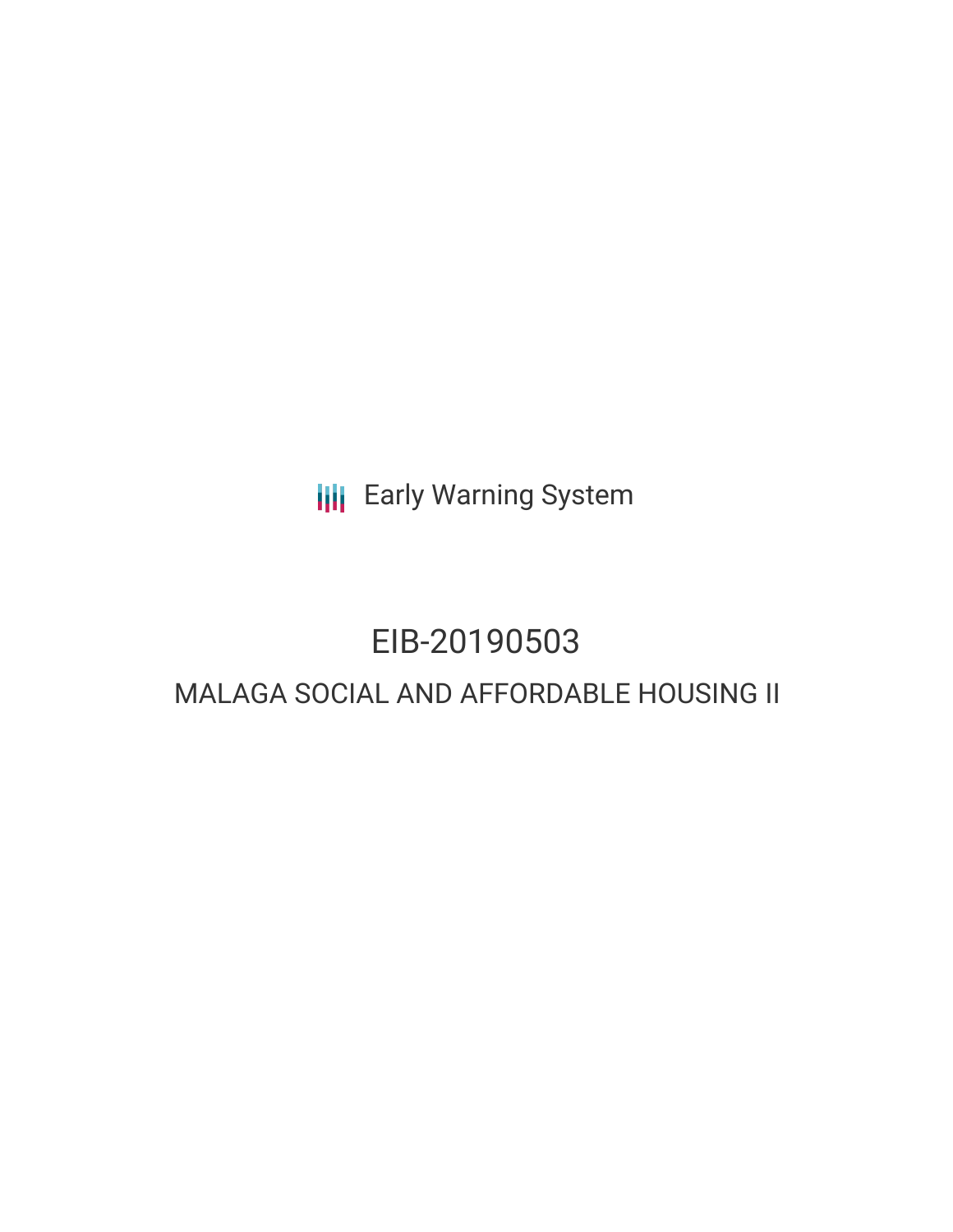### **Quick Facts**

| <b>Countries</b>               | Spain                                        |
|--------------------------------|----------------------------------------------|
|                                |                                              |
| <b>Specific Location</b>       | City of Malaga                               |
| <b>Financial Institutions</b>  | European Investment Bank (EIB)               |
| <b>Status</b>                  | Approved                                     |
| <b>Bank Risk Rating</b>        | U                                            |
| <b>Voting Date</b>             | 2019-10-24                                   |
| <b>Borrower</b>                | SOCIEDAD MUNICIPAL DE VIVIENDAS DE MALAGA SL |
| <b>Sectors</b>                 | Construction, Infrastructure                 |
| <b>Investment Type(s)</b>      | Loan                                         |
| <b>Investment Amount (USD)</b> | $$36.64$ million                             |
| <b>Loan Amount (USD)</b>       | $$36.64$ million                             |
| <b>Project Cost (USD)</b>      | $$74.40$ million                             |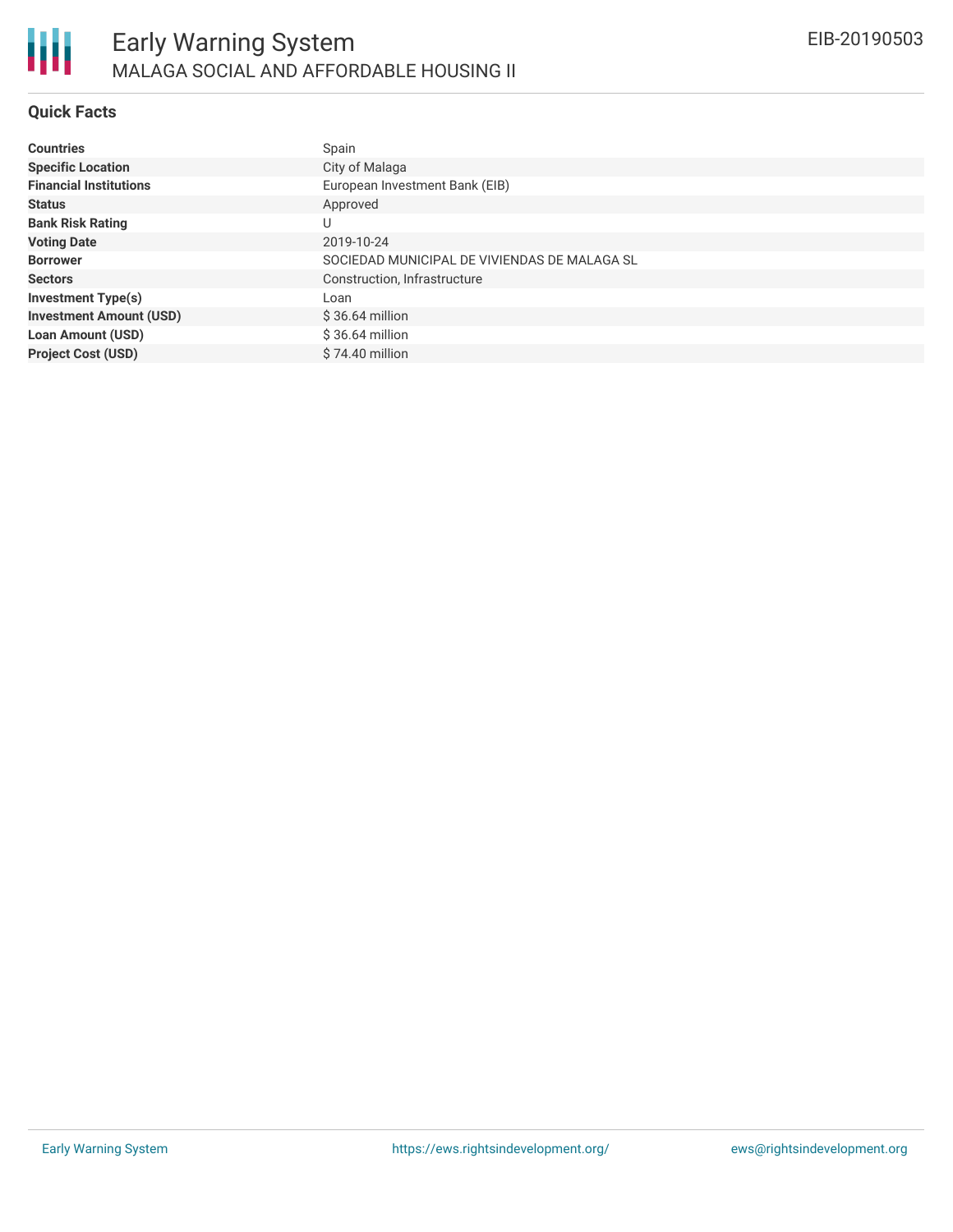

#### **Project Description**

According to EIB website, the project aims to construct approximately 475 social and affordable housing units for rent in the city of Malaga. It aims to contribute to the provision of newly-built social and affordable housing for rent in the city of Malaga, which is expected to improve the quality of life of the most vulnerable groups of society particularly those in the lowest-income brackets and is expected to promote greater social inclusion.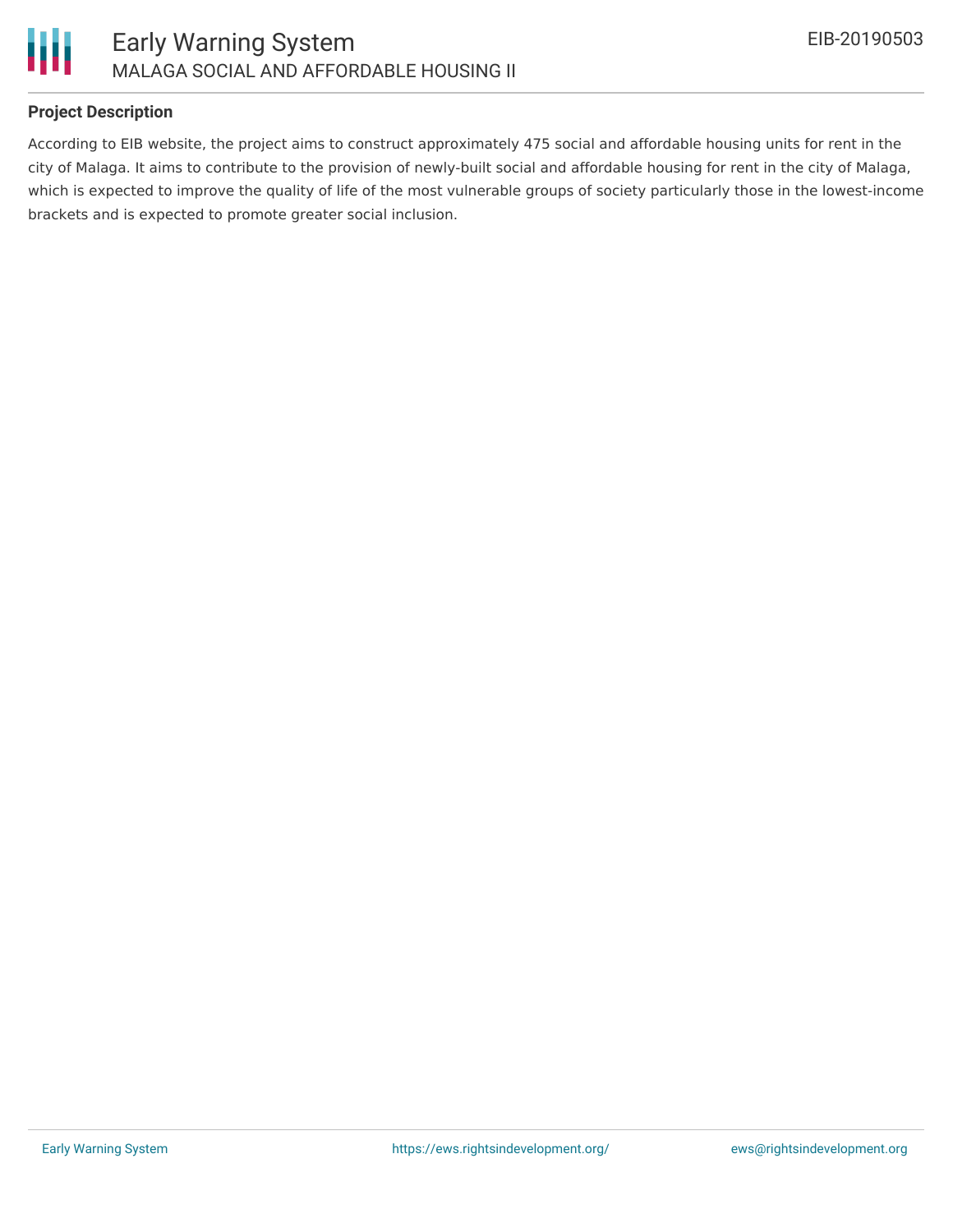

#### **Investment Description**

European Investment Bank (EIB)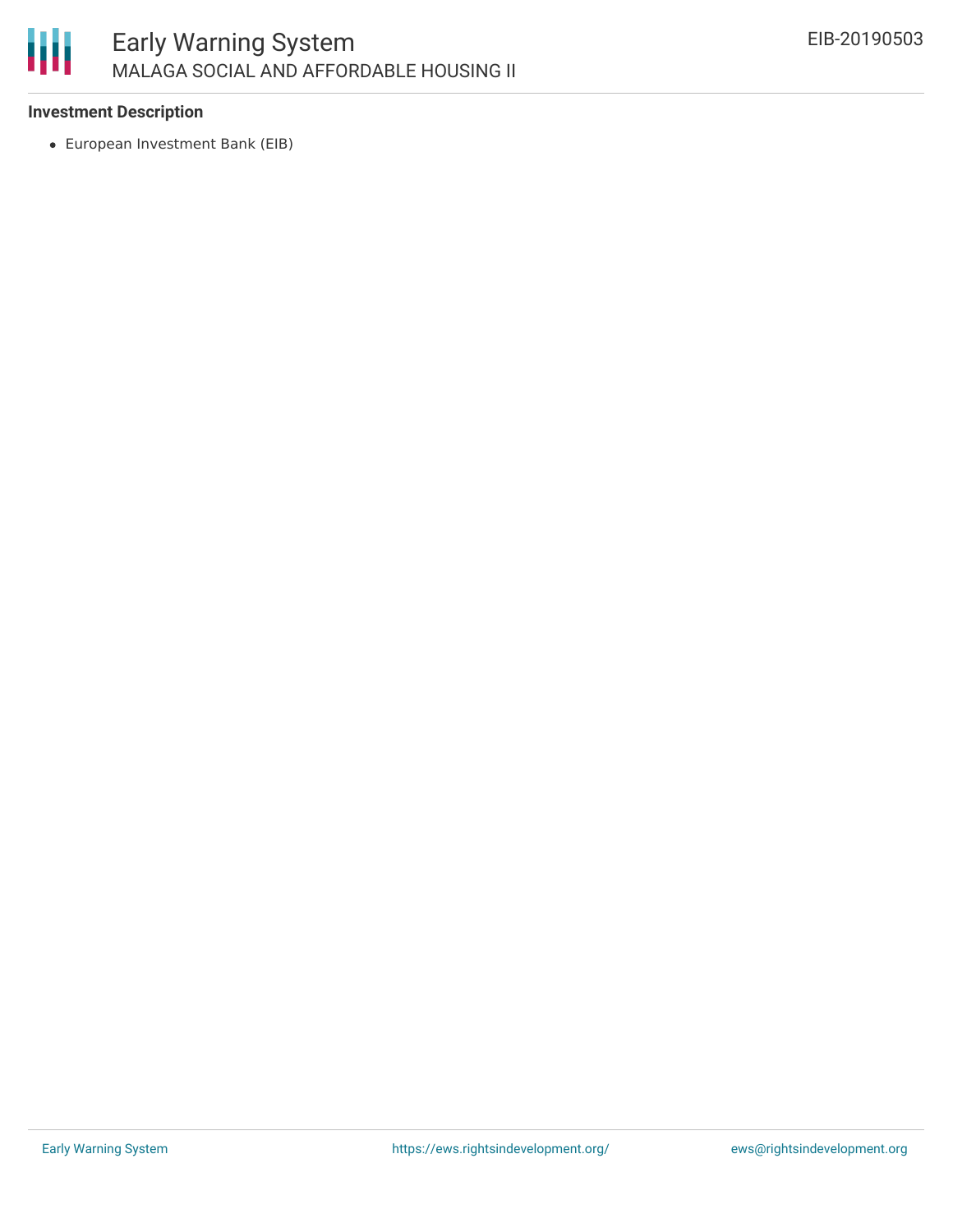#### **Contact Information**

No contact information provided at the time of disclosure.

#### **ACCOUNTABILITY MECHANISM OF EIB**

The EIB Complaints Mechanism is designed to facilitate and handle complaints against the EIB by individuals, organizations or corporations affected by EIB activities. When exercising the right to lodge a complaint against the EIB, any member of the public has access to a two-tier procedure, one internal - the Complaints Mechanism Office - and one external - the European Ombudsman. A complaint can be lodged via a written communication addressed to the Secretary General of the EIB, via email to the dedicated email address complaints@eib.org, by completing the online complaint form available at the following address: http://www.eib.org/complaints/form, via fax or delivered directly to the EIB Complaints Mechanism Division, any EIB local representation office or any EIB staff. For further details, check:

http://www.eib.org/attachments/strategies/complaints\_mechanism\_policy\_en.pdf

When dissatisfied with a complaint to the EIB Complaints Mechanism, citizens can then turn towards the European Ombudsman. A memorandum of Understanding has been signed between the EIB and the European Ombudsman establishes that citizens (even outside of the EU if the Ombudsman finds their complaint justified) can turn towards the Ombudsman on issues related to 'maladministration' by the EIB. Note that before going to the Ombudsman, an attempt must be made to resolve the case by contacting the EIB. In addition, the complaint must be made within two years of the date when the facts on which your complaint is based became known to you. You can write to the Ombudsman in any of the languages of the European Union. Additional details, including filing requirements and complaint forms, are available at: http://www.ombudsman.europa.eu/atyourservice/interactiveguide.faces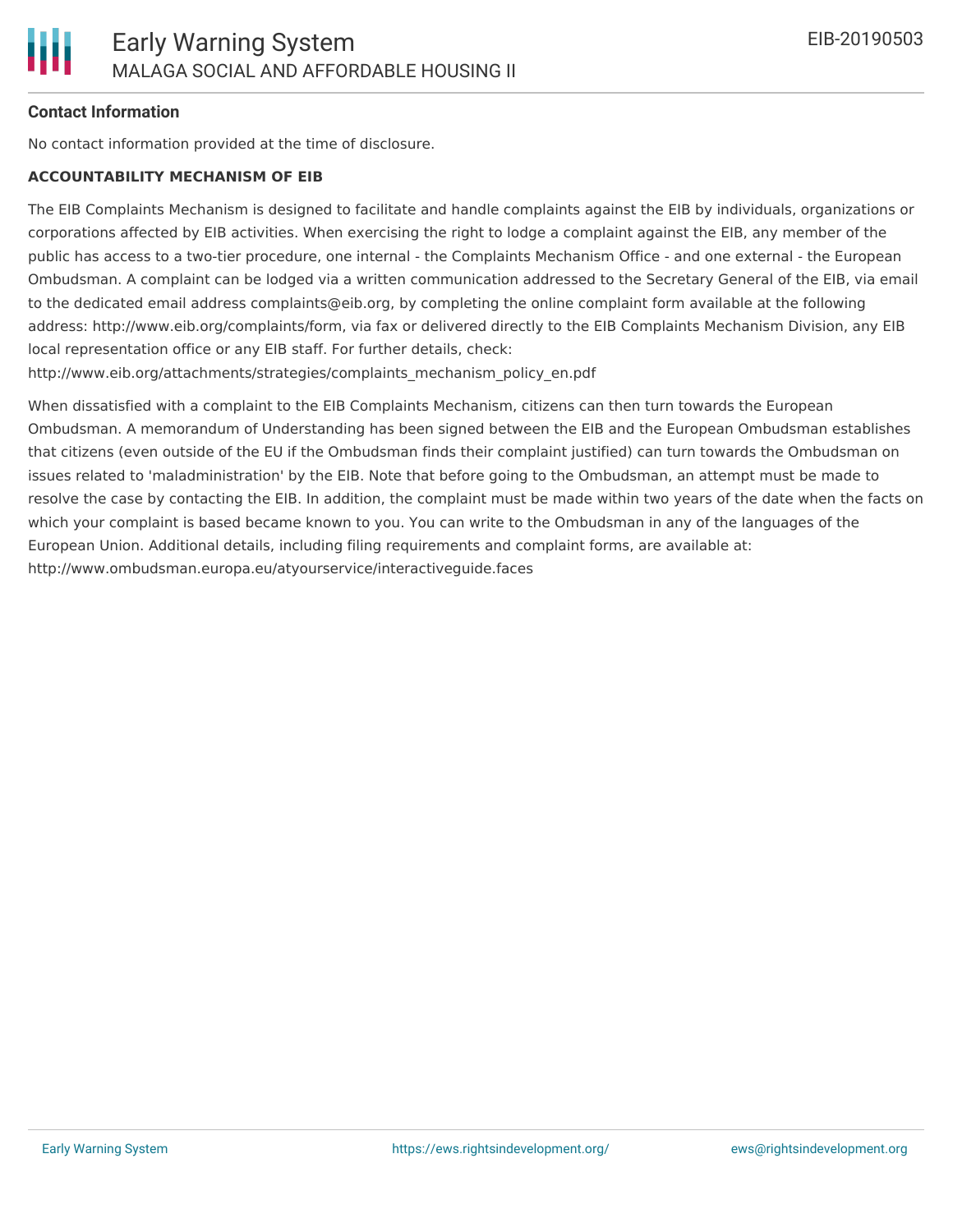

#### **Bank Documents**

• [Environmental](https://ewsdata.rightsindevelopment.org/files/documents/03/EIB-20190503.pdf) and Social Data Sheet (ESDS) - MALAGA SOCIAL AND AFFORDABLE HOUSING II [\[Original](https://www.eib.org/en/registers/all/119273802) Source]